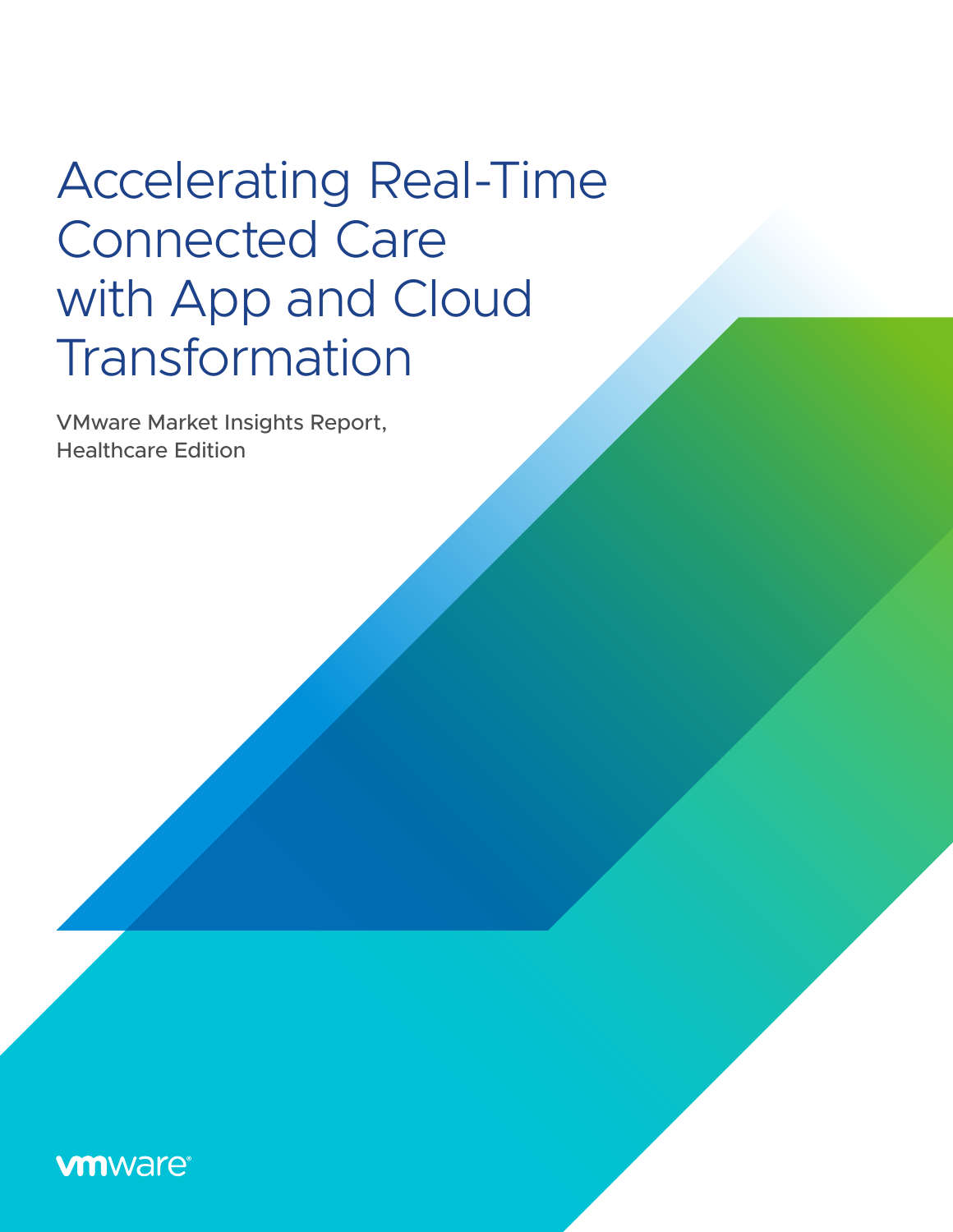### **FOREWORD**

### Driving Digital-First Healthcare

COVID-19 reshaped healthcare delivery and redefined the patient experience. In just a few short months, organizations implemented decades' worth of digital technologies to meet the demands of the pandemic head-on—from enabling remote clinical collaboration and pop-up field hospitals to supporting a distributed administrative workforce and secure virtual services.

For a better understanding of the plans put into motion in 2020 and the future of cloud and apps in healthcare, VMware worked with Management Insight Technologies to field a global cloud and applications study between January and March 2021. We collected in-depth responses from nearly 100 healthcare C-suite and senior technology decision-makers involved in application and infrastructure platform decisions. Through this research, specific trends emerged, including the reasons why healthcare organizations are evolving IT infrastructure and operations for the cloud.

The digital transformation in healthcare has often been slowed or stalled by challenges like legacy EHR systems, regulatory and compliance barriers, as well as adjoining data and privacy concerns. This research brief features the survey results and explores how healthcare organizations are looking to modernize cloud and application infrastructure to create the digital-first future of healthcare.



**vm**ware<sup>®</sup>

ACCELERATING REAL-TIME CONNECTED CARE WITH APP AND CLOUD TRANSFORMATION | **2**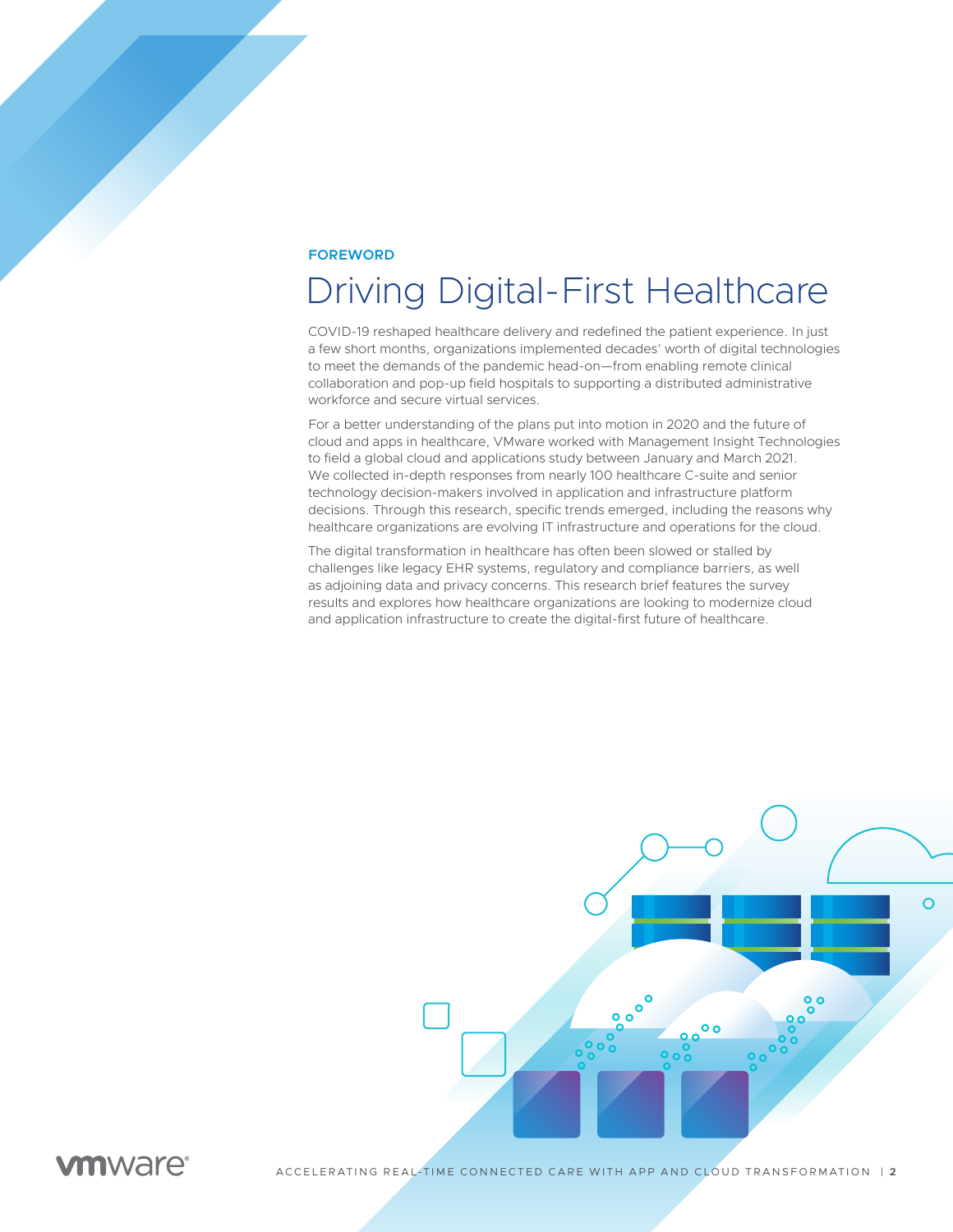### **MARKET FORCES**

## The Distributed, Multi-Cloud Era Arrives

COVID-19 made complete resistance to the cloud unsustainable. Distributed operations and demand for virtual care placed the need for agile and secure cloud infrastructure front and center. In the wake of the pandemic, 89 percent of healthcare leaders accelerated digital transformation initiatives, according to a global *[MIT Technology Review Insights report](https://www.vmware.com/content/dam/digitalmarketing/vmware/en/pdf/microsites/cio-vantage/vmware-mit-executive-study-healthcare.pdf)* published in partnership with VMware in December 2020.<sup>1</sup>

Cloud is the cornerstone of digital transformation, which may explain why healthcare organizations are expecting a 26 percent increase in cloud-deployed workloads over the next three years.<sup>2</sup>

When choosing a public cloud service provider, healthcare IT leaders place the highest priority on a platform that maintains high availability and continuous uptime, in addition to one that offers the lowest total cost of ownership, support for mission-critical workloads, and strenuous application and data security.3

Cloud-deployed healthcare workloads are **expected to increase** 26% by 2024.<sup>2</sup>

### Top Healthcare Priorities When Choosing a Cloud Service Provider<sup>3</sup>



High availability and continuous uptime

**#1**



Support for mission-critical workloads



Lowest total cost of ownership

**#2**



Security of applications and data on platform

**#4**

### *m*ware<sup>®</sup>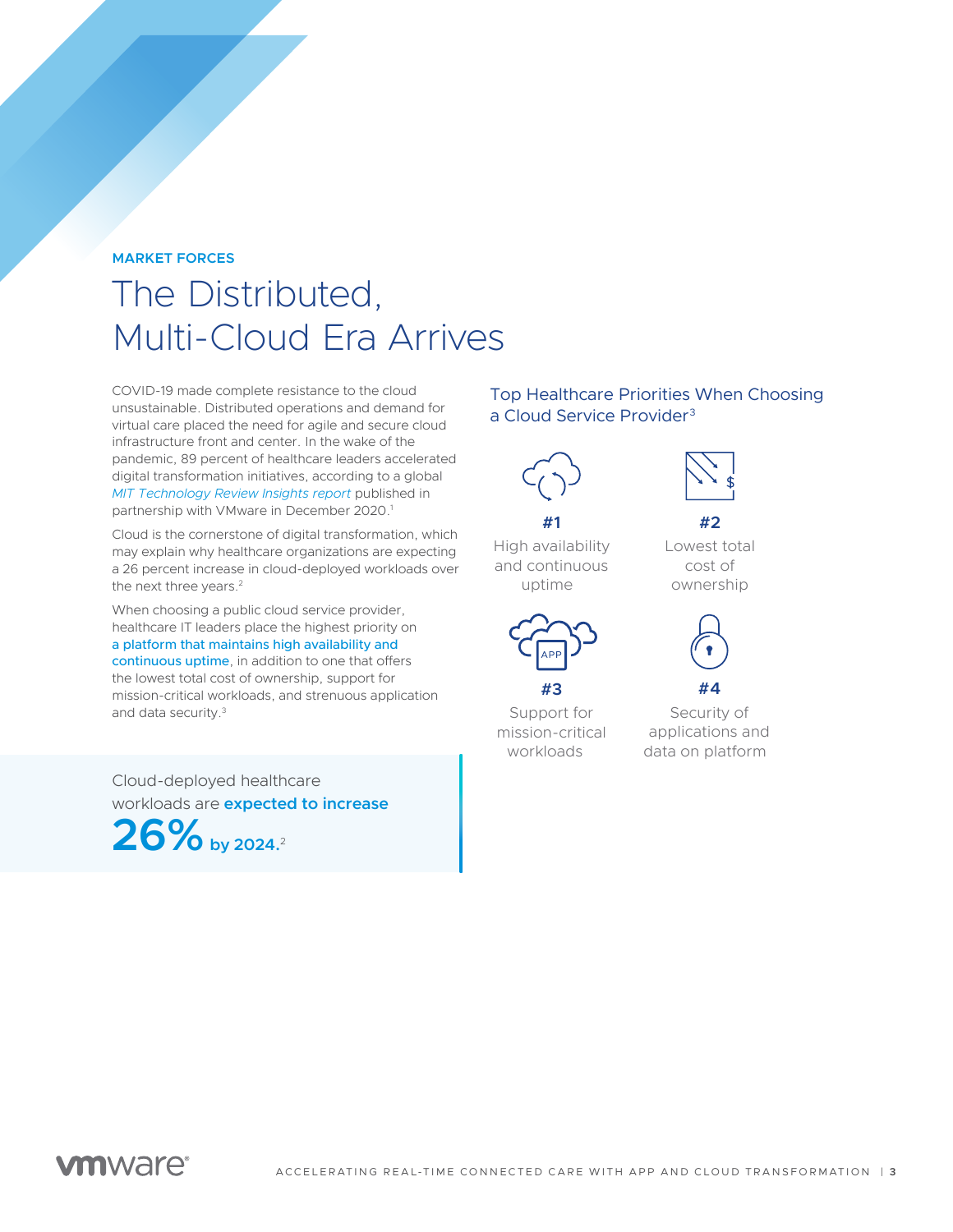#### **MARKET FORCES**

## The Future State of Cloud in Healthcare

Today's cloud infrastructure is increasingly distributed in fact, 69 percent of the global healthcare organizations surveyed use a combination of public clouds, on-premises private clouds, data center, and edge environments to deploy applications and data.<sup>2</sup>

**69%** of healthcare IT organizations deploy apps and data to multiple environments across public cloud, on-premises private cloud, and edge environments.2

#### Distributed multi-cloud emerging as the dominant cloud model

Healthcare CIOs are challenged with meeting the diverse needs of patients, clinical teams, and administrative staff, and a distributed, multi-cloud operating model holds several key advantages. Executives surveyed agreed that avoiding dependence on a single vendor and meeting the diverse needs and requests of end users are top drivers of their multi-cloud strategy.4

#### Healthcare providers are pursuing multi-cloud strategies to



Avoid dependence on a single vendor



 Maximize existing cloud provider/vendor relationships



 Meet the diverse needs of clinical and administrative teams

While multi-cloud operations lead to new opportunities, they often also lead to a decentralized system of infrastructure and resources that grows in siloes, thus creating challenges for managing and securing applications across clouds. Organizations with an existing multi-cloud strategy, defined as using two or more public clouds, cite increased or unplanned costs, securing identities and compliance across environments, and maintaining data security and privacy as top operational challenges.

HEALTHCARE PROVIDERS Top Concerns When Operating a Multi-Cloud Environment 5



Clearly, a new model for cloud infrastructure is required. But first, we must address applications.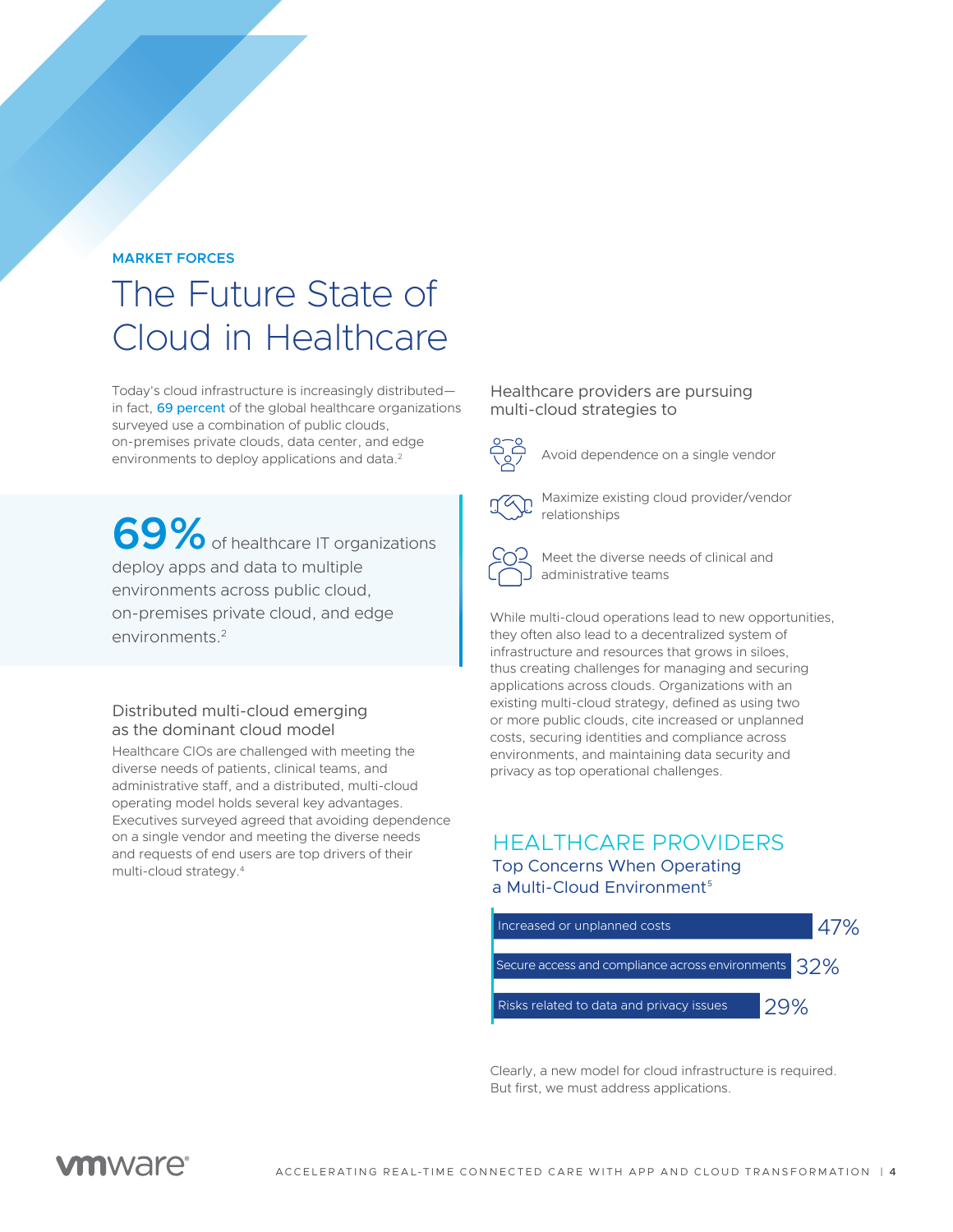#### **MARKET FORCES**

## The Transformations Powering App Modernization in Healthcare

The apps powering healthcare systems are evolving to power the healthcare delivery of tomorrow. This modernization is pervasive—healthcare technology decision-makers anticipate that modern apps will grow 34 percent on average across the cloud and data center by 2024<sup>2</sup>—surpassing other industries' average growth by 14 percent.

When asked about their organization's application initiatives, healthcare leaders cite three top goals for app modernization:

- Build and run applications without the constraints of the underlying environment
- Move applications between the public cloud and data center without risk
- Reduce the time it takes to deliver code to production

The future of healthcare applications aligns to a multi-cloud vision, and three transformations are powering app modernization in the healthcare industry:



### **Infrastructure transformation**

Data centers today are softwaredefined, hyperconverged and automated. Cloud migrations are accelerating, and IT organizations are looking at ways to further optimize operations, reduce costs and access elastic capacity with minimal friction.



### **DevOps transformation**

Alongside data center transformation comes the need to support a shift in operating models. DevOps practices and continuous delivery ensure that higherquality code is delivered to production faster and more frequently. These practices depend on a tremendous amount of automation, for which an ecosystem of container-centric technology, the so-called "cloud native" ecosystem, has emerged.



### **Application transformation**

Atop the evolving data center infrastructure and DevSecOps platform are the applications themselves. To support more frequent changes, security best practices, and novel uses of data, applications need to follow modern patterns, such as microservices architectures and API-first design. But this is easier said than done. Many organizations are struggling with application modernization because of the complexity that comes with modernizing their large application portfolio.

### *mware*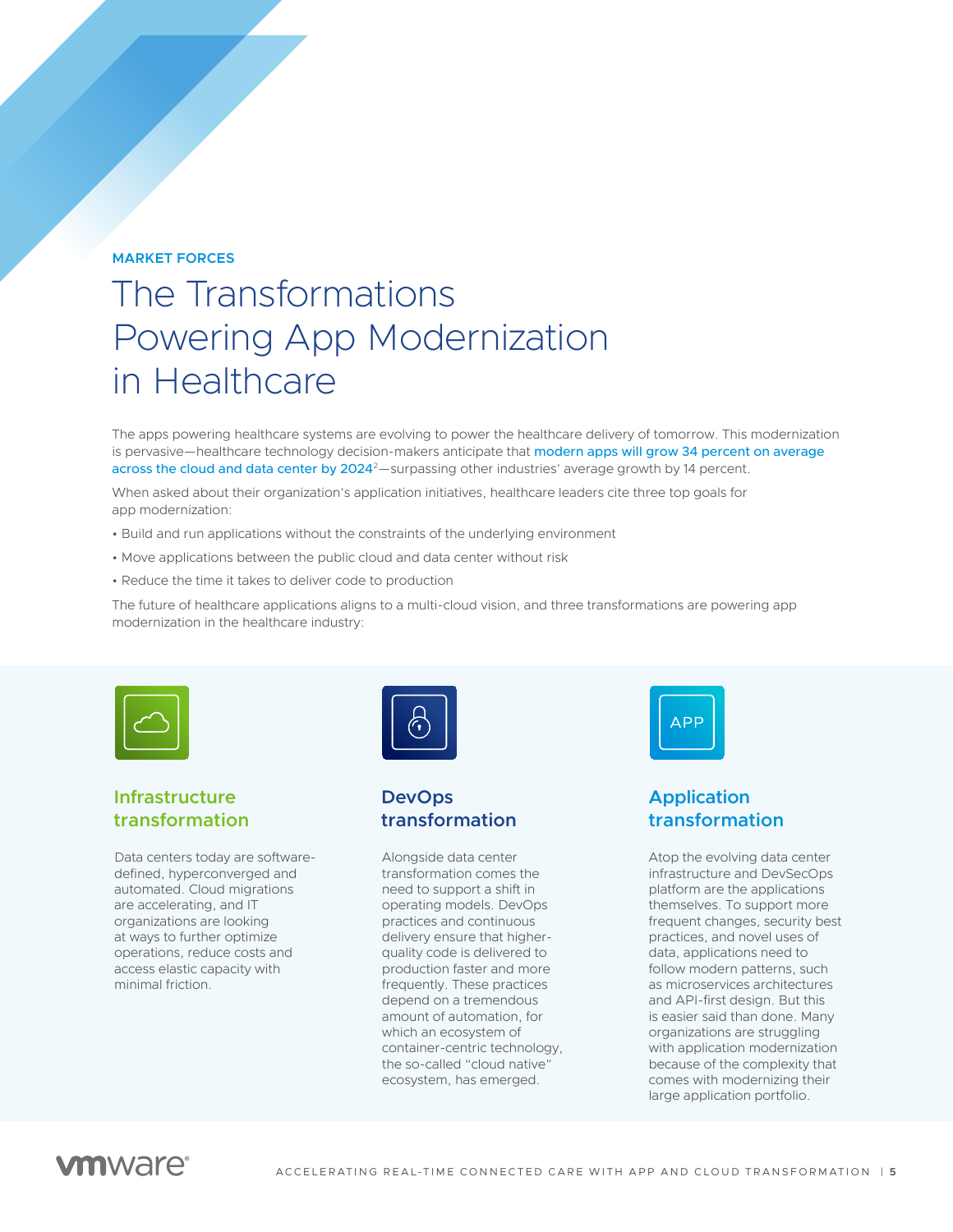#### **THE VMWARE VISION**

## A Path Forward: Delivering Multi-Cloud Services for All Apps

Market and technological forces are reshaping how apps are developed and delivered. Not only do healthcare organizations need to build modern clinician and patient-centered apps at speed and scale, but they also must be able to run any app in any environment—cloud, data center and edge.

As organizations add more clouds, the need for platform consistency also increases. To support both traditional and cloud-native applications, IT organizations need an underlying infrastructure that is optimized for the unique needs of all apps across multi-cloud environments.

## The VMware Vision for Modern Multi-Cloud Apps and Operations

VMware has a unique vision for the cloud market and a unique solution built for today's distributed, multi-cloud world. The VMware Digital Foundation for Healthcare, built on VMware Cloud™, delivers multi-cloud services and a single platform for apps that spans the data center, edge and any cloud. VMware's globally consistent cloud operating model unifies environments, delivering the reliability, resiliency and governance healthcare organizations need across clouds while significantly reducing total cost of ownership.

With VMware, healthcare organizations can incrementally modernize traditional applications while accelerating the delivery of modern apps and services across hybrid, multi-cloud and edge environments.

### **vm**ware<sup>®</sup>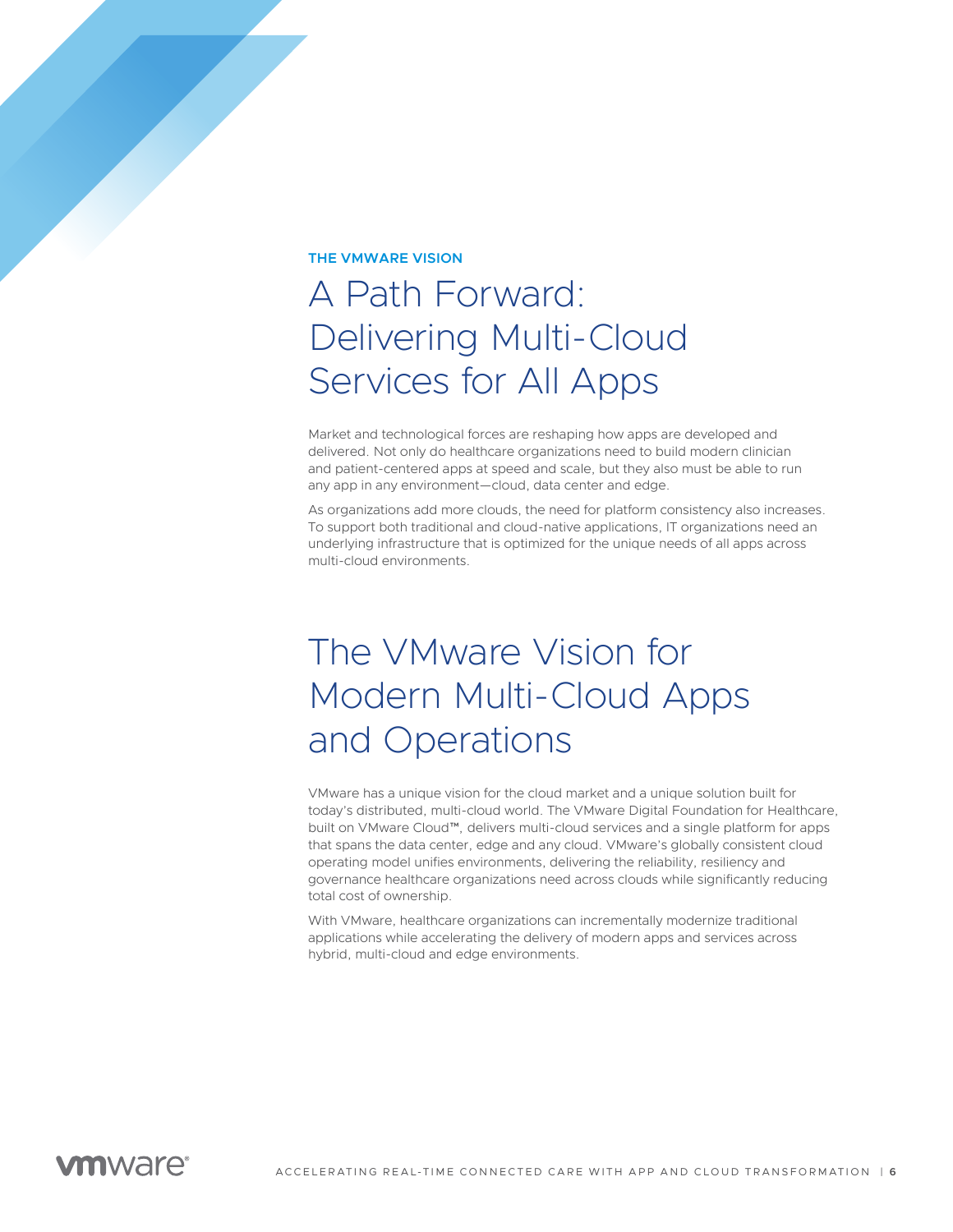### **CONCLUSION** Multi-Cloud Means Freedom

A multi-cloud environment will give healthcare organizations the freedom to deploy apps anywhere and the ability to move apps freely to the best environment. With infrastructure and operations solutions that can build, run, manage, connect and protect any app on any cloud, VMware enables healthcare organizations to operate a flexible, agile IT infrastructure that builds on existing investments to support new care models, regulatory requirements, and the future of healthcare delivery.



Together, VMware and healthcare organizations are transforming IT and application strategies to safely accelerate digital-first, patient-centered experiences and build innovation, agility and resiliency into the core of the organization.

Learn more at **[www.vmware.com/go/healthcare](http://www.vmware.com/go/healthcare)**.

<sup>5</sup> VMware FY22 H1 Benchmark, Cloud and Applications, March 2021. "What are the biggest obstacles to achieving the benefits associated with a multi-cloud future state? What challenges have you encountered regarding utilization of multiple Public Clouds?" N=36 Global Healthcare Technology Decision Makers



<sup>1</sup> VMware & MIT Technology Review Insights. "MIT Executive Study Uncovers Top Healthcare Trends Shaping IT Resilience." December 2020.

<sup>2</sup> VMware FY22 H1 Benchmark, Cloud and Applications, March 2021. "Considering all of your organization's applications, approximately what percentage is deployed on each type of Infrastructure platform today? What percentage mix do you expect in three years?" N=83 Global Healthcare Technology Decision Makers

<sup>3</sup> VMware FY22 H1 Benchmark, Cloud and Applications, March 2021. "Which of these capabilities are most important in selecting a [multi-cloud] infrastructure platform for your organization?" N=36 Global Healthcare Technology Decision Makers

<sup>4</sup> VMware FY22 H1 Benchmark, Cloud and Applications, March 2021. "What are the primary drivers for your multi-cloud strategy?" N=36 Global Healthcare Technology Decision Makers